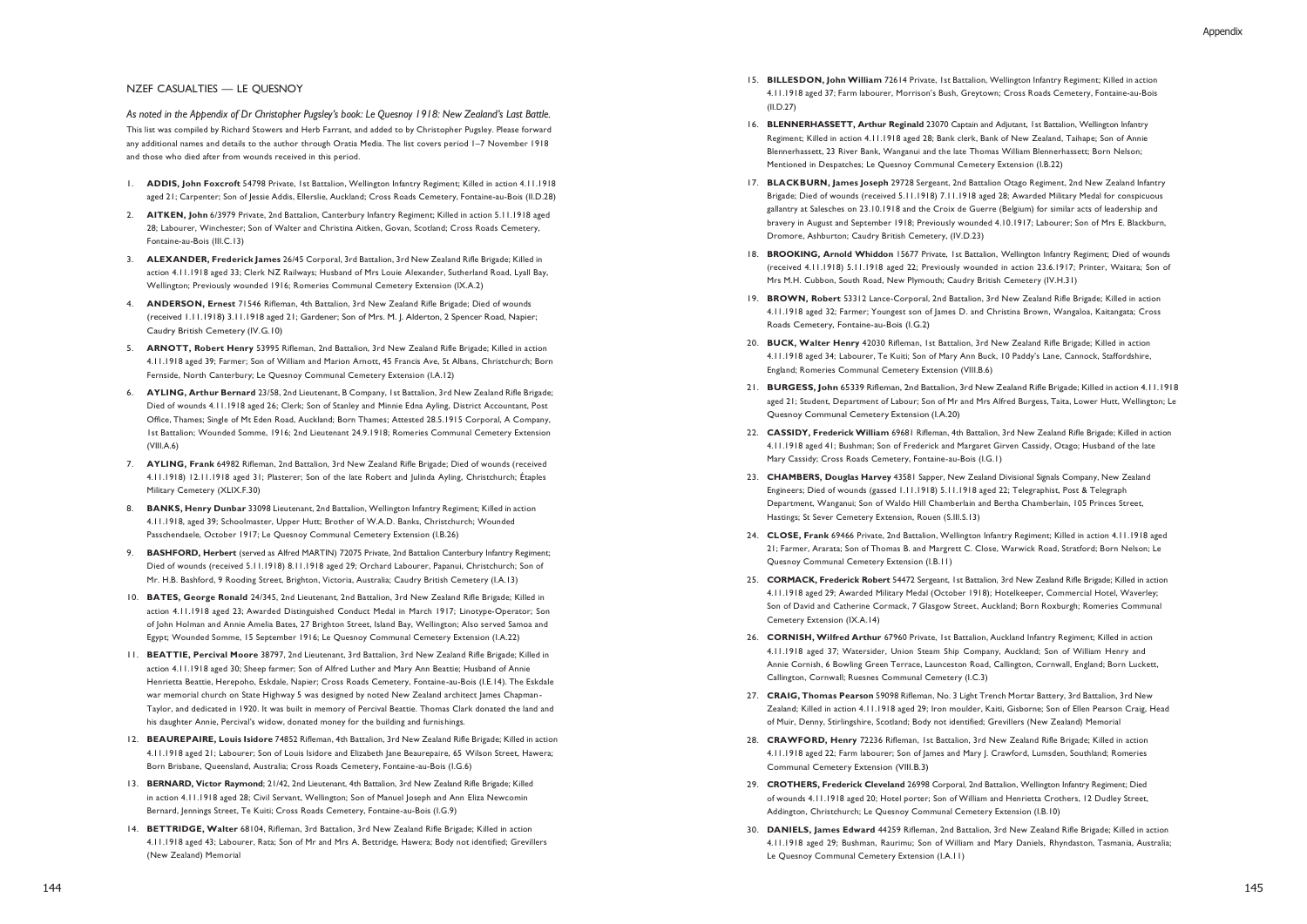- 31. **DAW, Arthur Guy** 26/757 Lance-Corporal, 4th Battalion, 3rd New Zealand Rifle Brigade; Died of wounds (received 4.11.1918) 6.11.1918 aged 24; Previously wounded 31.3.1918; Farmer, Glen Murray; Son of Arthur and Alice Daw, 3 Clifton Road, Herne Bay, Auckland; Caudry British Cemetery (IV.D.5)
- 32. **DOHERTY, John William** 23358 Rifleman, 3rd Battalion, 3rd New Zealand Rifle Brigade; Died of wounds (received on 4.11.1918) 7.11.1918 aged 30; Miner, Waihi; Husband of Beryl Doherty, Kenny Street, Waihi; Abbeville Community Cemetery Extension, (V.B.8)
- 33. **DOUGLAS, Kenneth** 47127 Rifleman, 3rd Battalion, 3rd New Zealand Rifle Brigade; Died of wounds (received on 4.11.1918) 11.11.1918 aged 26; Ploughman, Waimate; Son of Kenneth and Annie Douglas, Swordale, Evanton, Ross-shire, Scotland; St Sever Cemetery Extension, Rouen (S.III.T.12)
- 34. **DOUGLAS, Percy Osmond** 52970 Rifleman, 2nd Battalion, 3rd New Zealand Rifle Brigade; Died of wounds (received 4.11.1918) 10.11.1918 aged 32; Farmhand; Son of Miriam A. Douglas, 178 Waihi Road, Hawera; Caudry British Cemetery (I.B.11)
- 35. **DUNCAN, David** 42062 Private, New Zealand Machine Gun Corps; Died of wounds (received 4.11.1918) 6.11.1918 aged 27; Farmer; Son of Mr and Mrs G. Duncan, Bulls; Caudry British Cemetery (IV.D.14)
- 36. **EDMONDS, James Frederick** 12/3628 Corporal, 1st Battalion, Auckland Infantry Regiment; Killed in action 4.11.1918 aged 27; Labourer; Son of Mr and Mrs E. Edmonds, Glenfield, Auckland; Le Quesnoy Communal Cemetery Extension (I.B.5)
- 37. **EDWARDS, Harry Grosvenor Brundell** 50506 Gunner, 6th Battery, New Zealand Field Artillery; Died of wounds 4.11.1918 aged 27; Wool-classer; Husband of I.E. Edwards, 77 Glen Road, Kelburn, Wellington; Solesmes Communal Cemetery (B.11)
- 38. **ELCOCK, Sidney** J 11852 Lance-Sergeant, 1st Battalion, Wellington Infantry Regiment; Killed in action 4.11.1918 aged 33; Freezing worker, Longburn; Son of Mrs J. Elcock, 1830 Fourteenth Avenue, Grand View, Vancouver, British Columbia, Canada; Le Quesnoy Communal Cemetery Extension (I.A.29)
- 39. **EVANS, Francis Meredith** 26/67, 2nd Lieutenant, 4th Battalion, 3rd New Zealand Rifle Brigade; Killed in action 4.11.1918 aged 24; Shot through the head under Le Quesnoy inner wall; Clerk; Son of Edward and Sarah Evans, 127 Elizabeth Street, Wellington; Born Napier; Romeries Communal Cemetery Extension (X.A.6)
- 40. **EVEREST, Thomas Danie**l 48822 Rifleman, 2nd Battalion, 3rd New Zealand Rifle Brigade; Killed in action 4.11.1918 aged 23; Labourer; Son of Mr and Mrs T. Everest, Springston, Canterbury; Le Quesnoy Communal Cemetery Extension (I.A.13)
- 41. **FARQUHARSON, William Alexander** 49366 Private, 2nd Battalion Otago Infantry Regiment, 2nd New Zealand Infantry Brigade, Died of wounds (received 5.11.1918) 7.11.1918 aged 42; Seaman, Union Steamship Company; Son of Alexander and Isabella Farquharson, Harrington Street, Port Chalmers, Dunedin; Caudry British Cemetery (IV.D.22)
- 42. **FERRIS, Robert Alexander** 46984 Private, 1st Battalion, Wellington Infantry Regiment; Killed in action 4.11.1918 aged 28; Painter; Son of Mrs J. Ferris, 37 Rintoul Street, Wellington; Le Quesnoy Communal Cemetery Extension (I.B.19)
- 43. **FIELD, Thomas Lucas** 73576 Private, 2nd Battalion Otago Infantry Regiment; Killed in action 5.11.1918 aged 41; Orchardist, Mariri; Son of George E. and Bessie Annie Field, 219 Featherston Street, Palmerston North; Born Nelson; Cross Roads Cemetery Fontaine-au-Bois (II.A.6)
- 44. **FITZGERALD, John Lawrence** 55845 Private, Wellington Company, New Zealand Machine Gun Corps; Killed in action 4.11.1918 aged 29; Storeman; Son of Thomas and Julia Fitzgerald, 92 Molesworth Street, Wellington; Ruesnes Communal Cemetery (I.C.2)
- 45. **FLEMING, John Samson** 71106 Rifleman, 2nd Battalion, 3rd New Zealand Rifle Brigade; Killed in action 4.11.1918 aged 24; Orchardist, Mosgiel; Son of John S. and Alice Fleming, Braview Crescent, Maori Hill, Dunedin; Le Quesnoy Communal Cemetery Extension (I.A.21)
- 46. **FLOOD, John William** 5/244a Second Lieutenant, 2nd Battalion, Wellington Regiment, 2nd New Zealand Infantry Brigade; Died of wounds (received 4.11.1918) 8.11.1918 aged 31; Accountant, Winstone Ltd; Husband of D.K. Flood, Auckland; Caudry British Cemetery (IV.D.24)
- 47. **FLYNN, Michael** 27870 Private, 2nd Battalion, Otago Infantry Regiment; Killed in action 5.11.1918 aged 28; Labourer, Public Works Department; Brother of Mr P. Flynn, 4 Turnbull Street, Wellington; Cross Roads Cemetery, Fontaine-au-Bois (II.A.7)
- 48. **FOLLETT, Hilary Leonard Charles** 71617 Private, 1st Battalion, Auckland Infantry Regiment; Killed in action 4.11.1918 aged 23; Baker, Matamata; Son of John and Etty Follett, 15 Grey Street, Feildin g; Le Quesnoy Communal Cemetery Extension (I.A.6)
- 49. **FRY, Raymond Thomas** 4/1780 Sapper, New Zealand Engineers; Died of wounds 4.11.1918 aged 23; Carpenter; Son of Mr and Mrs T. Fry, Maihihi, Otorohanga; Ruesnes Communal Cemetery (I.A.19)
- 50. **GALPIN, George Henry** 63596 Private, 1st Battalion, Canterbury Infantry Regiment; Killed in action 5.11.1918 aged 30; Driver, Excelsior Laundry, Wellington; Son of James and Carrie Galpin; Husband of Elspeth G. Galpin, 16 Blythe Street, Berhampore, Wellington; Born Guernsey, Channel Islands; La Longueville Communal Cemetery (North East Corner Grave 4)
- 51. **GARDNER, Frank Warren** 10586 Gunner, 2nd Battery, 2nd Brigade New Zealand Field Artillery, Killed in action 7.11.1918, aged 28; Sheep farmer; Son of Mr J.H. and Mrs. M.E. Gardner, Otoko, Gisborne; Born Hull, Yorkshire, England; Cross Roads Cemetery, Fontaine-au-Bois (IV.D.7). One of the last New Zealanders killed in action with the New Zealand Division in the First World War. Hit by artillery fire that also killed Gunner D.S. Kennedy and Driver A. Mather, who are buried alongside one another.
- 52. **GIBSON, Llewelyn Guthrie** 38010 Private, 2nd Battalion, Wellington Infantry Regiment; Killed in action 4.11.1918 aged 21; Draper, New Plymouth; Son of Mr and Mrs J.W. Gibson, Julia Street, Pahiatua; Le Quesnoy Communal Cemetery Extension (I.B.16)
- 53. **GILES, Henry** 74941 [incorrectly listed under 42917] Rifleman, 4th Battalion, 3rd New Zealand Rifle Brigade; Killed in action 4.11.1918 aged 32; Farmhand, Sanson; Son of the late William and Ellen Giles, 18 Church Street, Ashburton; Romeries Communal Cemetery Extension (IX.A.17)
- 54. **GRAHAM, Hugh Murray** 68576 Private, New Zealand Machine Gun Corps; Killed in action 4.11.1918 aged 20; Bank clerk, Bank of New Zealand; Son of James and Elise A. Graham, 136 Tancred Street, Ashburton; Cross Roads Cemetery, Fontaine-au-Bois (II.F.22)
- 55. **GRANDY, Richard** 14421 Private, 1st Battalion, Auckland Infantry Regiment; Killed in action 4.11.1918 aged 33; Seaman, Huddart Parker; Son of Mr R. Grandy, 29 High Street, E14, London; Ruesnes Communal Cemetery (I.C.1)
- 56. **GRAY, George Cowie** 26/448 Corporal, 4th Battalion, 3rd New Zealand Rifle Brigade; Killed in action 4.11.1918 aged 29; Labourer, Railway Department, Palmerston North; Husband of Lilian M. Gray (later Pailing), Birch, Ellesmere, Salop, England; Cross Roads Cemetery, Fontaine-au-Bois (I.F.25)
- 57. **GREENWOOD, Eric Percy** 54684 Private, New Zealand Machine Gun Corps; Killed in action 4.11.1918 aged 30; Farmer, Opotiki; Son of Cecil and Annie Greenwood, Murgon, Queensland, Australia; Born London, England; Cross Roads Cemetery, Fontaine-au-Bois (II.F.19). A plaque exists in Old St Paul's, Wellington, to Ellen Sarah Greenwood and her great nephews: Eric Greenwood, killed at Le Quesnoy, and 13/1034 Gascoyne Cecil Greenwood (brother of Eric) who died of wounds 2.12.1915 on Gallipoli.
- 58. **GUNN, William George** 23/440 Corporal, New Zealand Machine Gun Corps; Died of wounds (received 4.11.1918) 5.12.1918 aged 23; Railway cadet, Invercargill; Son of Jessie Sainsbury, Mornington, Dunedin; Awarded Military Medal for operations around Messines 7.6.1917; Bois Guillaume Communal Cemetery Extension (G.15.B). In Major J.H. Luxford's book *With the Machine Gunners in France and Palestine* (page 168): "His work had at all times been of a high order, and was often performed under heavy shell fire. He never missed a fight, and in spite of the dangerous nature of his work he had the remarkable record of reaching his Company's last day of actual fighting without a scratch."
- 59. **GROOBY, Llewellyn Gilbert** 68405 Private, 1st Battalion Canterbury Infantry Regiment. Died of wounds on 9/1/ 1919 at No.1 NZ General Hospital Brockenhurst from wounds received 5/11/1918, aged 21. Buried Brockenhurst (St. Nicholas) Churchyard (A.5.20) United Kingdom; orchardist; son of Edward and Elizabeth Grooby, of Motueka, Nelson, New Zealand. An elder brother, 58408 Trooper Lawrence Robert Grooby, Canterbury Mounted Rifles, died of disease, Palestine, 27/10/1918.
- 60. **HALL, Francis** 68330 Private, 1st Battalion, Wellington Infantry Regiment; Killed in action 4.11.1918 aged 39; Flaxmill hand, Tokomaru; Brother of Mrs S. Crawford, Ballybogie, Clough, County Antrim, Ireland; Le Quesnoy Communal Cemetery Extension (I.B.21)
- 61. **HARDING, Francis Smith** 9/1567 Gunner, 9th Battery, New Zealand Field Artillery; Died of wounds 4.11.1918, aged 24; Shepherd; Son of Mrs Ina Harding, 16 Rawiri Street, Gisborne; Solesmes Communal Cemetery (B.12)
- 62. **HARDY, Colin Conrad** 2/2837 Gunner, 6th Battery, 2 Brigade, New Zealand Field Artillery; Died of wounds (received 4.11.1918) 4.11.1918 aged 23; Cooper; Son of Clara Ann Hardy, 41 Glandovey Road, Fendalton, Christchurch, and the late John Hardy; Caudry Military Cemetery (B.IV.H.1)
- 63. **HARTLAND, Jack Wenham** 64204 Private (Signaller), 2nd Battalion, Wellington Infantry Regiment; Killed in action 4.11.1918 aged 21; Clerk, New Zealand Railways, Ohakune; Son of John Ernest and Alice Maude Hartland, 202 Manukau Road, Parnell, Auckland; Le Quesnoy Communal Cemetery Extension (I.B.1)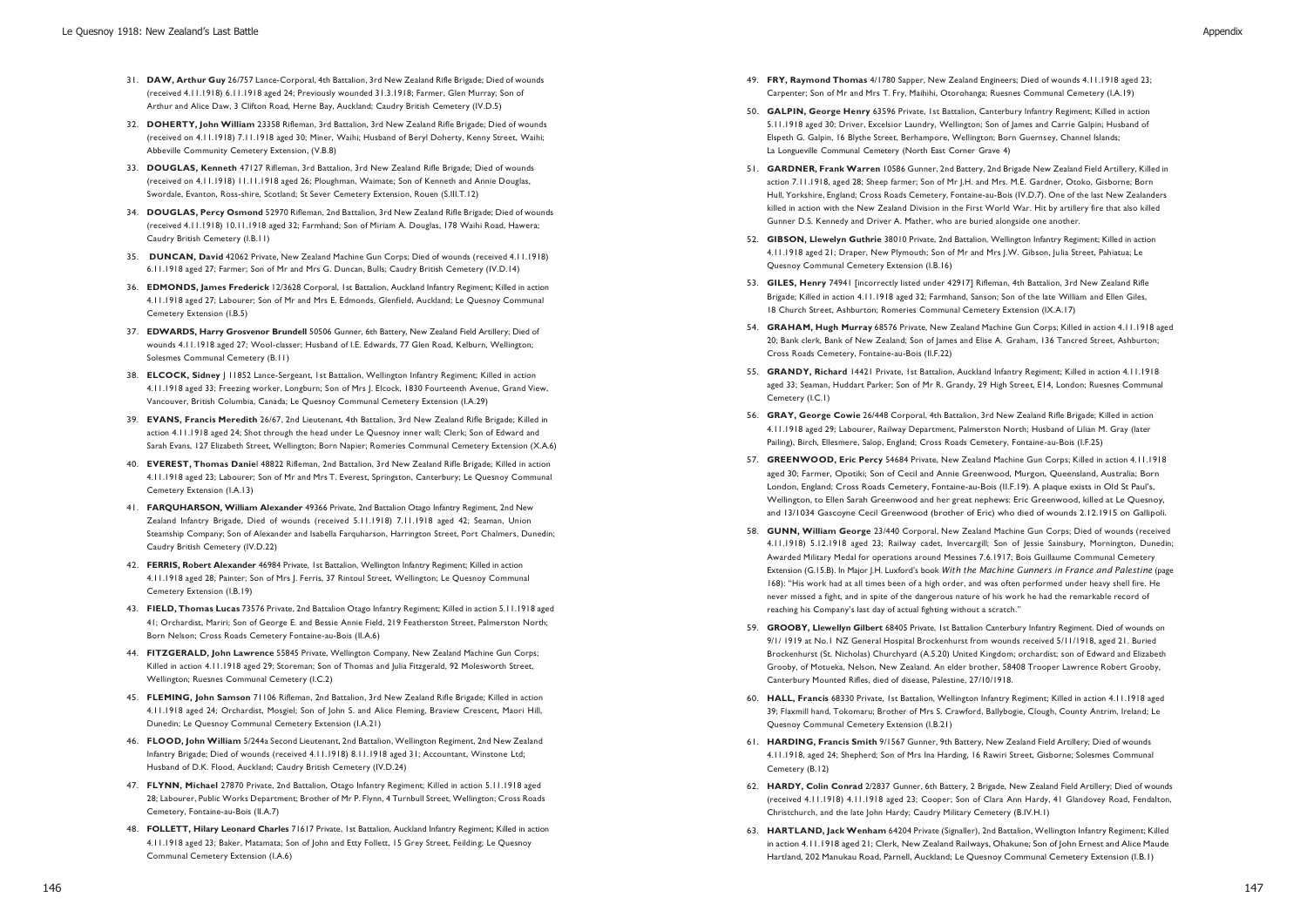- 64. **HAWLEY, William** 47525 Private, 1st Battalion, Otago Infantry Regiment; Died of wounds (received 5.11.1918) 6.11.1918 aged 25; Orchardist; Son of John and Catherine Hawley, Earnscleugh, Central Otago; Caudry British Cemetery (IV.F.24)
- 65. **HAYTER, Arthur** 54745 Lance-Corporal, 1st Battalion, 3rd New Zealand Rifle Brigade; Killed in action 4.11.1918 aged 31; Bushman; Son of Mrs J.A. Hayter, Tapuhi, Bay of Islands; Cross Roads Cemetery, Fontaine-au-Bois (II.C.19)
- 66. **HEFFRON, William Thomas** 70281 Private, 1st Battalion, Auckland Infantry Regiment; Died of wounds 4.11.1918 aged 34; Driver; Son of the late Michael and Ellen Heffron, Waikino, Waihi; Born Auckland; Ruesnes Communal Cemetery (III.B.2)
- 67. **HEMSLEY, Albert Henry** 62309 Private, 1st Battalion, Canterbury Infantry Regiment; Killed in action 5.11.1918 aged 29; Farmer, Te Puke; Son of Mrs Albert Henry Hemsley, Nottingham, England; Husband of Jean R. Hemsley, 39 Kensington Avenue, Mt Eden, Auckland; Cross Roads Cemetery Fontaine-au-Bois (III.C.10)
- 68. **HENDERSON, David** 66167 Private, 1st Battalion, Canterbury Infantry Regiment; Died of Wounds (received 5.11.1918) 6.11.1918 aged 31; Bootmaker; Son of Robert and Catherine Henderson; Husband of Janet Henderson, Manunui, King Country; Caudry British Cemetery (IV.D.13)
- 69. **HENDERSON, Edward Andrew Buick** 45693 Rifleman, 1st Battalion, 3rd New Zealand Rifle Brigade; Killed in action 4.11.1918 aged 22; Farmer; Husband of F.M. Henderson, Mikimiki, Masterton; Cross Roads Cemetery, Fontaine-au-Bois (I.F.18)
- 70. **HILLS, Charles Francis Robert** 47888 Rifleman, 2nd Battalion, 3rd New Zealand Rifle Brigade; Killed in action 4.11.1918 aged 22; Coach builder; Son of Charles and Rose Hills, Awapuni, Matawhero, Gisborne; Le Quesnoy Communal Cemetery Extension (I.A.18)
- 71. **HOGG, John Alexander** 2/2437 Corporal, 15th Howitzer Battery, New Zealand Field Artillery; Killed in action 4.11.1918 aged 31; Stationer; Son of John and Jane Hogg, 40 Cannington Road, Maori Hill, Dunedin; Cross Roads Cemetery, Fontaine-au-Bois (I.F.24).
- 72. **HOOD, William Roland Errol** 73502 Private, 2nd Battalion Canterbury Regiment, 2nd New Zealand Infantry Brigade; Died of wounds (received 5.11.1918) 7.11.1918 aged 21; Clerk, Lands Department; Son of John and Margaret Hood, Mt Somers, Canterbury; Caudry British Cemetery (IV.D.20)
- 73. **HOOPER, Charles Leonard** 26000 Sergeant, New Zealand Machine Gun Battalion; Died of wounds (received 3.11.1918) 7.11.1918 aged 32; Druggist, Masterton; Son of Leonard James and Emily F. Hooper, Wellington; Mont Huon Military Cemetery, Le Treport (IX.B.2B)
- 74. **HOPE, Thomas Alexander** 42666 Rifleman, 2nd Battalion, 3rd New Zealand Rifle Brigade; Killed in action 4.11.1918 aged 24; Shepherd; Son of Thomas Hope, Rees Valley Station, Glenorchy, Otago; Le Quesnoy Communal Cemetery Extension (I.A.16)
- 75. **HORSMAN, Arthur Frederick** 51731 Rifleman, 3rd Battalion, 3rd New Zealand Rifle Brigade; Died of wounds (received 4.11.1918) 6.11.1918 aged 45; Farmer; Son of Fred and Ann Horsman, originally of Birmingham, England, and then of Waitakere, Auckland; Awoingt British Cemetery, (III.C.29). Horsman was admitted to 45 Casualty Clearing Station, one of three in the area near the cemetery. A photo of Horsman with his brother Walter James Horsman is in the Waitakere Returned & Services Association, 39 Township Road, Waitakere.
- 76. **HOWELL, Noah Albert** 74051 Private, 1st Battalion, Wellington Infantry Regiment; Killed in action 4.11.1918 aged 38; Farmer; Son of Jane Howell, Taneatua, Whakatane; Le Quesnoy Communal Cemetery Extension (I.B.9)
- 77. **HUNTER, John Joseph** 49153 Private, 2nd Battalion, Wellington Infantry Regiment; Killed in action 4.11.1918 aged 21; Hairdresser; Son of G.I. Hunter, Lovedale Road, Hastings, and the late Emma Hunter; Born Thames; Le Quesnoy Communal Cemetery Extension (I.B.18)
- 78. **HURLEY, Charles George** 35023 Private, 1st Battalion, Otago Infantry Regiment; Killed in action 5.11.1918 aged 31; Farmer; Son of Mr and Mrs. James A. Hurley, Wendonside, Southland; Cross Roads Cemetery, Fontaine-au-Bois (I.C.2)
- 79. **HURST, Christopher John** 22803 Sergeant, 2nd Battalion, Wellington Infantry Regiment; Died of wounds (received 4.11.18) 6.11.1918 aged 23; Farmer; Son of Christopher H. and Sarah E. Hurst, Te Kiri, Taranaki; Caudry British Cemetery (IV.F.17)
- 80. **JENSEN, Ernest** 39823 Private, 2nd Battalion, Wellington Infantry Regiment; Killed in action 4.11.1918 aged 22; Factory hand, Ararata Dairy Company, Hawera; Son of Michael and Mary Jensen, Picton; Awarded Military Medal (September 1918); Le Quesnoy Communal Cemetery Extension (I.B.14)
- 81. **JOHNSON, Ernest George** 12794 Gunner, 15th Howitzer Battery, 1st Brigade, New Zealand Field Artillery; Died of wounds 4.11.1918 aged 20; Farmer; Son of John B. and Jane Johnson, Te Aroha; Romeries Communal Cemetery Extension (VIII.A.7)
- 82. **JOHNSON, Ewart Gladstone** 59208 Rifleman, 2nd Battalion, 3rd New Zealand Rifle Brigade; Killed in action 4.11.1918 aged 21; Biograph operator, Opera House, Gisborne; Son of W.C. and F.L. Johnson, 18 Willis Street, Palmerston North; Born Sydney, New South Wales, Australia; Le Quesnoy Communal Cemetery Extension (I.A.19)
- 83. **JOHNSON, Harry** 47895 Corporal, 1st Battalion, 3rd New Zealand Rifle Brigade; Killed in action 4.11.1918 aged 31; Grocer, Port Awanui; Son of Charles James and Annie Johnson, Otorohanga; Romeries Communal Cemetery Extension (VIII.B.2)
- 84. **JONES, Edmund Michael** 65663 Lance-Corporal, 1st Battalion, 3rd New Zealand Rifle Brigade; Killed in action 4.11.1918 aged 24; Clerk; Son of Michael and Catherine Jones, 51 Central Terrace, Kelburn, Wellington; Born New Plymouth; Romeries Communal Cemetery Extension (VIII.B.7)
- 85. **JONES, Harold Hazelwood** 57583 Private, 2nd Battalion, Auckland Infantry Regiment; Died of wounds 4.11.1918 aged 24; Fruiterer, Henderson; Son of James Michael and Eliza Jones, 12 Station Parade, Muswell Hill, London, England; Romeries Communal Cemetery Extension (IV.B.19)
- 86. **JONES, Roderick Leslie** 33381 Rifleman, 4th Battalion, 3rd New Zealand Rifle Brigade; Killed in action 4.11.1918 aged 23; Labourer, Masterton; Son of Mrs W. Jones, Upper Hutt, Wellington; Cross Roads Cemetery, Fontaine-au-Bois (I.F.26)
- 87. **JURY, Vernon Richard** 74874 Rifleman, 4th Battalion, 3rd New Zealand Rifle Brigade; Died of wounds (received 4.11.1918) 5.11.1918 aged 31; Railway surface man, New Zealand Railways, Eltham; Son of Richard Julian and Susanna Sarah Jury, 21 Young Street, New Plymouth; Caudry British Cemetery (IV.F.27)
- 88. **KEAN, Peter** 23/799 Rifleman, 4th Battalion, 3rd New Zealand Rifle Brigade; Killed in action 4.11.1918 aged 36; Farm labourer; Son of Denis and Maria Kean, Waikaka, Southland; Born Otaraia, Southland; Cross Roads Cemetery, Fontaine-au-Bois (I.F.28)
- 89. **KEATING, Stanley Cecil** 72406 Rifleman, 3rd Battalion, 3rd New Zealand Rifle Brigade; Died of wounds 4.11.1918 aged 21; Labourer; Son of Mr and Mrs John A. Keating, Oturehua, Central Otago; Romeries Communal Cemetery Extension (VIII.A.5)
- 90. **KEILER, Wilbert Watson** 63353 Private, 1st Battalion, Otago Infantry Regiment; Killed in action 4.11.1918 aged 21; Labourer; Son of William and Ann Keiler, 26 Leet Street, Invercargill; Cross Roads Cemetery, Fontaine-au-Bois (I.C.10)
- 91. **KELLY, Robert Dyson** 38290 Lance-Corporal, 1st Battalion, Canterbury Infanry Regiment, Killed in action 5.11.1918 aged 22; Ploughman; Son of John and Sarah Kelly, Springfield,Canterbury; Maubeuge -Centre Cemetery (C.41)
- 92. **KENNEDY, Donald Stewart** 2/2853 Gunner, 2nd Battery, 2nd Brigade New Zealand Field Artillery; Killed in action 7.11.1918 aged 25; Clerk and volunteer fireman; Son of Mr and Mrs. John Stewart Kennedy, Queen Street, Mosgiel, Otago; Cross Roads Cemetery, Fontaine-au-Bois (IV.D.8/9). One of the last New Zealanders killed in action with the New Zealand Division in the First World War. Hit by artillery fire that also killed Gunner F.W. Gardner and Driver A. Mather, who are buried alongside one another. Kennedy and Mather are in adjoining graves under separate headstones, but who is in which is unknown.
- 93. **KENNEDY, Robert Tannahill** 71811 Private, 1st Battalion, Auckland Infantry Regiment; Died of wounds 4.11.1918 aged 21; Farmhand; Son of Robert and Elizabeth Kennedy, 14 Hemi Street, Devonport, Auckland; Born Glasgow, Scotland; Ruesnes Communal Cemetery (I.A.21)
- 94. **KIDD, Robert David** 74914 Lance-Corporal, 1st Battalion, 3rd New Zealand Rifle Brigade; Died of wounds (received 4.11.1918) 5.11.1918 aged 21; High school teacher; Son of Benjamin Franklin and Eleanor Kidd, Omata, Taranaki; Born New South Wales; Caudry British Cemetery (IV.H.9)
- 95. **KING, Charles Frederick** 10458 Private, New Zealand Machine Gun Corps; Died of wounds (received 4.11.1918) 15.11.1918 aged 23; Motor driver and mechanic; Son of F. and A. J. King, Hawera, Taranaki; formerly of Bottisham, Cambridge, England; St Sever Cemetery Extension, Rouen (S.III.V.13)
- 96. **LARKING, Frank Campbell**; 48341 Private, 1st Light Trench Mortar Battery, 1st Battalion, Wellington Infantry Regiment; Killed in action 4.11.1918 aged 36; School teacher, Rakauroa; Son of F. and Jessie Larking, 253 Cargill Road, South Dunedin; Born Otago; Le Quesnoy Communal Cemetery Extension (I.A.26)
- 97. **LAUER, Thomas** 34385 Corporal, 1st Battalion, 3rd New Zealand Rifle Brigade; Killed in action 4.11.1918 aged 22; Bushman; Son of Frederick and Lucy Lauer, Pukekohe; Cross Roads Cemetery, Fontaine-au-Bois (I.F.16)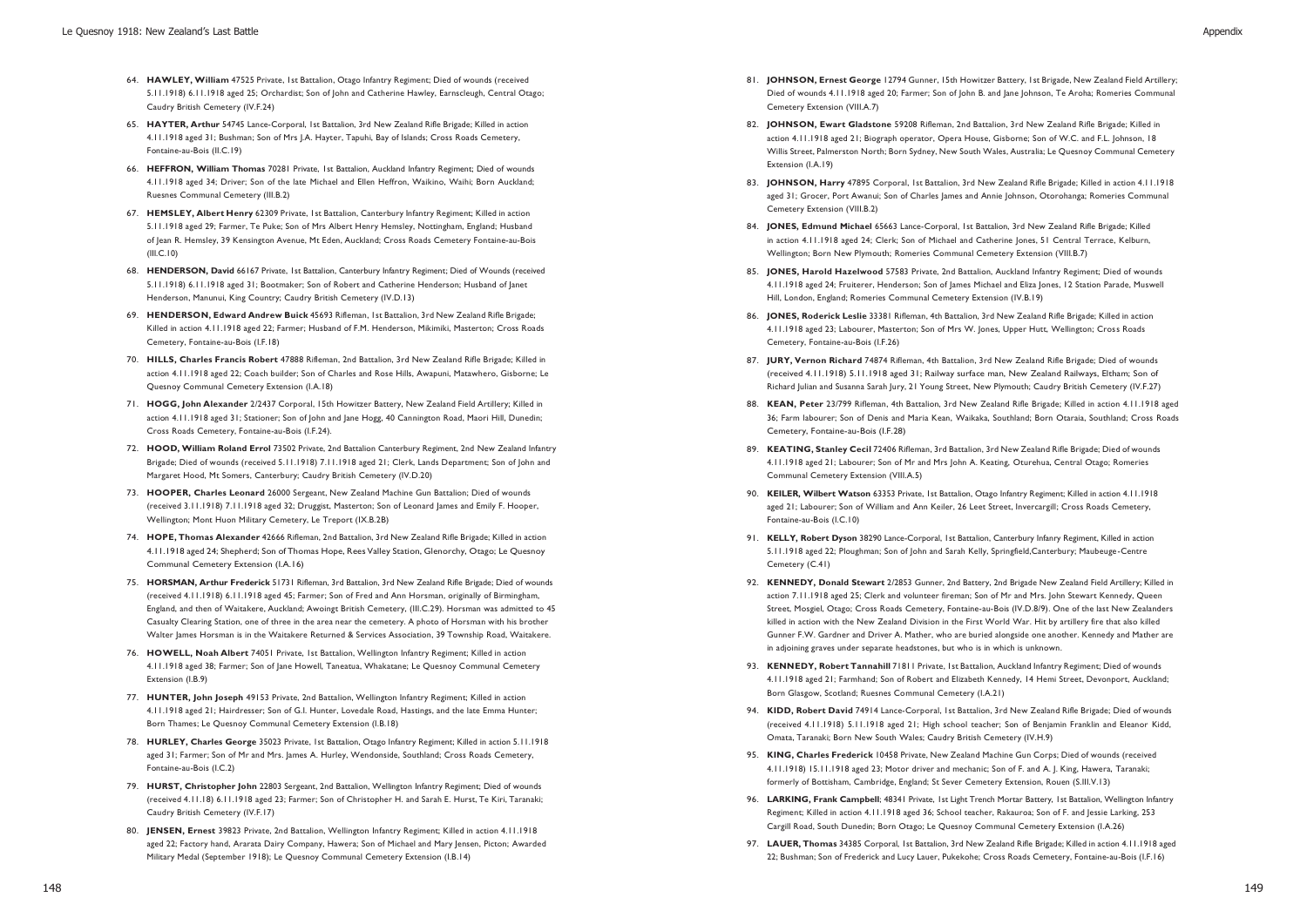- 98. **LESTER, Harry** 23/190 Lance-Corporal, 4th Battalion, 3rd New Zealand Rifle Brigade; Killed in action 4.11.1918 aged 23; Wharf labourer; Husband of A. Lester, 30 Bath Street, Christchurch; Romeries Communal Cemetery Extension (IX.A.5)
- 99. **LESTER, William Arthur** 72109 Rifleman, 1st Battalion, 3rd New Zealand Rifle Brigade; Died of wounds (received 4.11.1918) 5.11.1918 aged 20; Clerk; Son of Mr and Mrs William Thomas Lester, 3 Winchester Street, Lyttelton; Caudry British Cemetery (IV.H.13)
- 100. **LUCAS, Charles** 62350 Private, 1st Battalion, Canterbury Infantry Regiment; Killed in action 5.11.1918 aged 21; Flaxmill hand, Karamea; Grandson of Mrs V. Lucas, Buller Bridge, Westport; Cross Roads Cemetery, Fontaine-au-Bois (III.C.12)
- 101. **LYONS, Pierce** 70305 Private, 2nd Battalion, Auckland Infantry Regiment; Killed in action 4.11.1918 aged 35; Labourer, Auckland Harbour Board; Husband of H. Lyons, 543 Gallowgate Street, Glasgow, Scotland; Body not identified; Grevillers (New Zealand) Memorial
- 102. **McALLISTER, George Benjamin** 15583 Private, 1st Battalion, Canterbury Regiment; Three times wounded, died of wounds received the same day 5.11.18 aged 23; Grocer's assistant; Son of Douglas and Anne McAllister, Charles Street, Kaiapoi; Cross Roads Cemetary, Fontaine-au-Bois (I.C.11)
- 103. **McCARTHY, James Charles** 33097 Captain (Acting Major), 1st Battalion, Auckland Infantry Regiment; Left New Zealand in command of the 23rd Reinforcements; Died of wounds (received 4.11.18) 4.11.1918 aged 35 (some sources state McCarthy was killed in action); Captain 12.3.1917; Officer in command No. 1 New Zealand Division Employment Company; Stationmaster, Mt Eden, New Zealand Railways; Son of Charles and Julia McCarthy, 169 Jervois Road, Auckland; Husband of Daisy M. McCarthy, 40 William Street, Dominion Road, Auckland (2 children); Romeries Communal Cemetery Extension (IV.B.16)
- 104. **McCLUNG, Gilbert Edward** 70176 Private, 2nd Battalion, Canterbury Infantry Regiment; Died of wounds 5.11.1918 aged 37; Miner, Waihi; Son of Gilbert and Agnes McClung, Katikati; Étaples Military Cemetery (XLIX.C.25)
- 105. **McCOMBIE, Robert Hercules Brideoake** (Brideoare) 3/3507 Private, New Zealand Medical Corps; Died of wounds (received 4.11.1918) 9.11.1918 aged 27; Clerk, Holy Orders, Granity; Son of Thomas and Louisa McCombie, Laurel Bank, Monkstown, County Dublin, Ireland; Rector of St Peter's, Granity; Caudry British Cemetery, Nord (IV. D. 31)
- 106. **McINTYRE, Walter** 45610 Temporary Sergeant, 1st Battalion, 3rd New Zealand Rifle Brigade; Killed in action 4.11.1918 aged 22; Farmer; Son of Charles and Louisa Martha McIntyre, Ohingaiti; Born Rangiwahia; Awarded Military Medal (September 1918); Cross Roads Cemetery, Fontaine-au-Bois (II.C.20)
- 107. **McGEADY, James** 4/1684 Private, 1st Battalion Canterbury Infantry Regiment; Killed in action 5.11.1918 aged 37; Carter, Blackwater, West Coast; Son of Patrick and Ann McGeady; Born Ireland; Maubeuge-Centre Cemetery (C.4)
- 108. **MacKAY, David** 65090 Lance-Corporal, 4th Battalion, 3rd New Zealand Rifle Brigade; Killed in action 1.11.1918 aged 21; Initially reported missing in action; Previously wounded August 1918; Clerk, New Zealand Insurance Co., Whanganui; Second son of James and Jessie MacKay, Glencoe, Southland; Eldest son James MacKay wounded on the Somme in April 1918; Body not identified; Grevillers (New Zealand) Memorial.
- 109. **McKAY, Andrew Provan** 26/1662 Rifleman; 2nd Battalion, 3rd New Zealand Rifle Brigade; Died of wounds 4.11.1918 aged 34; Farm manager, Bankside, Canterbury; Brother of Mr C.J. McKay, 286 Madras Street, Christchurch; Villers Hill British Cemetery, Villers-Guislain (VI.B.26)
- 110. **McKEEFRY, Michael Joseph Augustine** 39725, Lieutenant, 2nd Battalion, Otago Infantry Regiment; Killed in action 5.11.1918 aged 25; Previously wounded April 1918; Civil servant; Son of Michael McKeefry, Police Station, Rotorua; Cross Roads Cemetery, Fontaine-au-Bois (II.A.3)
- 111. **McKENZIE, Kenneth** 10645 Gunner, 2nd Brigade, New Zealand Field Artillery; 12th Reinforcements; Died of wounds (received 4.11.1918) 20.11.1918 aged 32; Carpenter; Third son of Kenneth and Katherine McKenzie, Mangarimu, Feilding; Born Hawke's Bay; Caudry British Cemetery (II.C.9). One of four brothers who served in the First World War. Brother 11/1351 George McKenzie, killed in action, Somme, 29.9.1916; Brother 12/190 Frank McKenzie was awarded the Military Cross, 1917.
- 112. **McKENZIE, Quinton** 45641 Rifleman, 3rd Battalion, 3rd New Zealand Rifle Brigade; Killed in action 4.11.1918 aged 24; Farmer; Son of Mr and Mrs D. McKenzie, Woodlands, Masterton; Romeries Communal Cemetery Extension (IX.A.1)
- 113. **McKINNON, Hugh Edgar** 10/135 Major, 2nd Battalion, Wellington Infantry Regiment; Killed in action 4.11.1918 aged 28; Lieutenant, 9th Hawke's Bay Company, Wellington Infantry Battalion, 5.8.1914;

Company commander in attack at the Daisy Patch, Gallipoli, 8.5.1915 (wounded); Fought in forward tre nch on Chunuk Bair, Gallipoli, 8.8.1915, managing to escape to the rear trench when the forward trench was overrun; Promoted Major 28.9.1918; Awarded the Military Cross (1917) and Bar (early 1918) and mentioned in Despatches (early 1918); Motor agent, Carterton; Son of John McKinnon, 34 King Street, Arch Hill, Auckland; Le Quesnoy Communal Cemetery Extension (I.B.24)

- 114. **MacLACHLAN, Alexander** 23/233 Corporal, 1st Battalion, 3rd New Zealand Rifle Brigade; Killed in action 4.11.1918 aged 28; Farmer, Mangatawhiri; Son of Emily Keighley (formerly MacLachlan), Alston Hall Villa, Grimsargh, Preston, England, and the late John MacLachlan; Romeries Communal Cemetery Extension (IX.A.18)
- 115. **MANCER, Albert Edward** 24/835 Rifleman, C Company 2nd Battalion, 3rd New Zealand Rifle Brigade, attached to Brigade Headquarters; Died of wounds (received 2.11.1918) 9.11.1918 aged 23; Builder, Kai Iwi; Son of Arthur and Margaret Mancer, 34 Reith Street, Wanganui; St Sever Cemetery Extension, Rouen  $(S.III.T.6)$
- 116. **MANSON, William** 26/1044 Corporal, New Zealand Machine Gun Corps; Died of wounds (received 4.11.1918) 6.11.1918 aged 30; Draper's assistant, Waimate; Son of Mr and Mrs James Manson; Caudry British Cemetery (IV.F.4)
- 117. **MARWICK, John Robert** 46753 Private, 2nd Battalion, Otago Infantry Regiment; Killed in action 5.11.1918 aged 27; Ploughman, Clutha; Son of John and Mary Marwick, Serrigar, St Margaret's Hope, South Ronaldshay, Orkney, Scotland; Cross Roads Cemetery, Fontaine-au-Bois (II.A.9)
- 118. **MASON, Leslie Merton** 10/4138 Private, 1st Battalion, Wellington Infantry Regiment; Killed in action 4.11.1918 aged 23; Farmer; Son of H. and I. Mason, Gladstone, Wairarapa; No. 1 Light Trench Mortar Battery; Le Quesnoy Communal Cemetery Extension (I.A.27)
- 119. **MASON, Tom Allison John** 76061 Private, 1st Battalion, Auckland Infantry Regiment; Killed in action 4.11.1918 aged 30; Builder, Potararu; Son of the late Mrs A.H. Mason, Ponsonby, Auckland; Le Quesnoy Communal Cemetery Extension (I.B.7)
- 120. **MASSON, Roy Roland** 67631 Rifleman, 1st Battalion, 3rd New Zealand Rifle Brigade; Died of wounds 4.11.1918 aged 23; Hairdresser; Son of George and Bessie Masson, 29 St James Street, Auckland; Romeries Communal Cemetery Extension (VIII.A.4)
- 121. **MATHER, Andrew** 57685 Driver, 2nd Battery, 2nd Brigade New Zealand Field Artillery; Killed in action 7.11.1918 aged 31; Bushman, Wanganui East; Son of Horatio John Mather, Stanley, Tasmania, Australia; Cross Roads Cemetery, Fontaine-au-Bois (IV.D.8/9). One of the last New Zealanders killed in action with the New Zealand Division in the First World War. Hit by artillery fire that also killed Gunners F.W. Gardner and D.S. Kennedy, who are buried alongside one another. Kennedy and Mather lie side by side under separate headstones but who is in which grave is not known.
- 122. **MATHERSON, Charles** 9/1580 Private, 1st Battalion, Otago Infantry Regiment; Killed in action 5.11.1918 aged 39; Labourer, New Zealand Shipping Company, Gisborne; Husband of Camelia Matheson (now Mills), Hardy Street, Grovetown, Invercargill; Cross Roads Cemetery, Fontaine-au-Bois (I.C.1)
- 123. **MORRISON, James Henry** 26/315 Rifleman, 4th Battalion, 3rd New Zealand Rifle Brigade; Killed in action 4.11.1918 aged 22; Hotel employee; Son of James and Agnes Morrison, 811 Outram Road, Hastings; Also served in Egypt; Cross Roads Cemetery, Fontaine-au-Bois (I.G.11)
- 124. **MORROW, Francis Richard** 31134 Rifleman, 1st Battalion, 3rd New Zealand Rifle Brigade; 20th Reinforcements; Killed in action 4.11.1918 aged 32; Farmer; Youngest son of the late Robert and Annie Morrow, Tapuhi, Bay of Islands; Romeries Communal Cemetery Extension (VIII.B.5)
- 125. **MULVANEY, Thomas** 72038 Rifleman, 3rd Battalion, 3rd New Zealand Rifle Brigade; Killed in action 4.11.1918 aged 21; Farm labourer; Son of Mrs M. O'Donaghue, Nile Street, Timaru; Cross Roads Cemetery, Fontaine-au-Bois (III.B.11)
- 126. **MURPHY, Francis John** 74112 Private, 1st Battalion, Auckland Infantry Regiment; Killed in action 4.11.1918 aged 35; Labourer; Son of Ellen Murphy, 4 Royal Terrace, Kingsland, Auckland; Le Quesnoy Communal Cemetery Extension (I.B.8)
- 127. **MURRELL, Sydney Allan** 1/557 Captain and Adjutant, 2nd Battalion, Wellington Infantry Regiment; Killed in action 4.11.1918 aged 26; Served Samoa; Remustered 12.10.1915 (Lance-Corporal); Commissioned 2nd Lieutenant 10.8.1916; Promoted Lieutenant 26.11.1917; Bank clerk; Son of John M. and Lilian Mary Murrell, 65 Ellice Street, Wellington, later 85 Rongatai Terrace, Rongatai, Wellington; Born Hobart, Tasmania; Le Quesnoy Communal Cemetery Extension (I.B.23)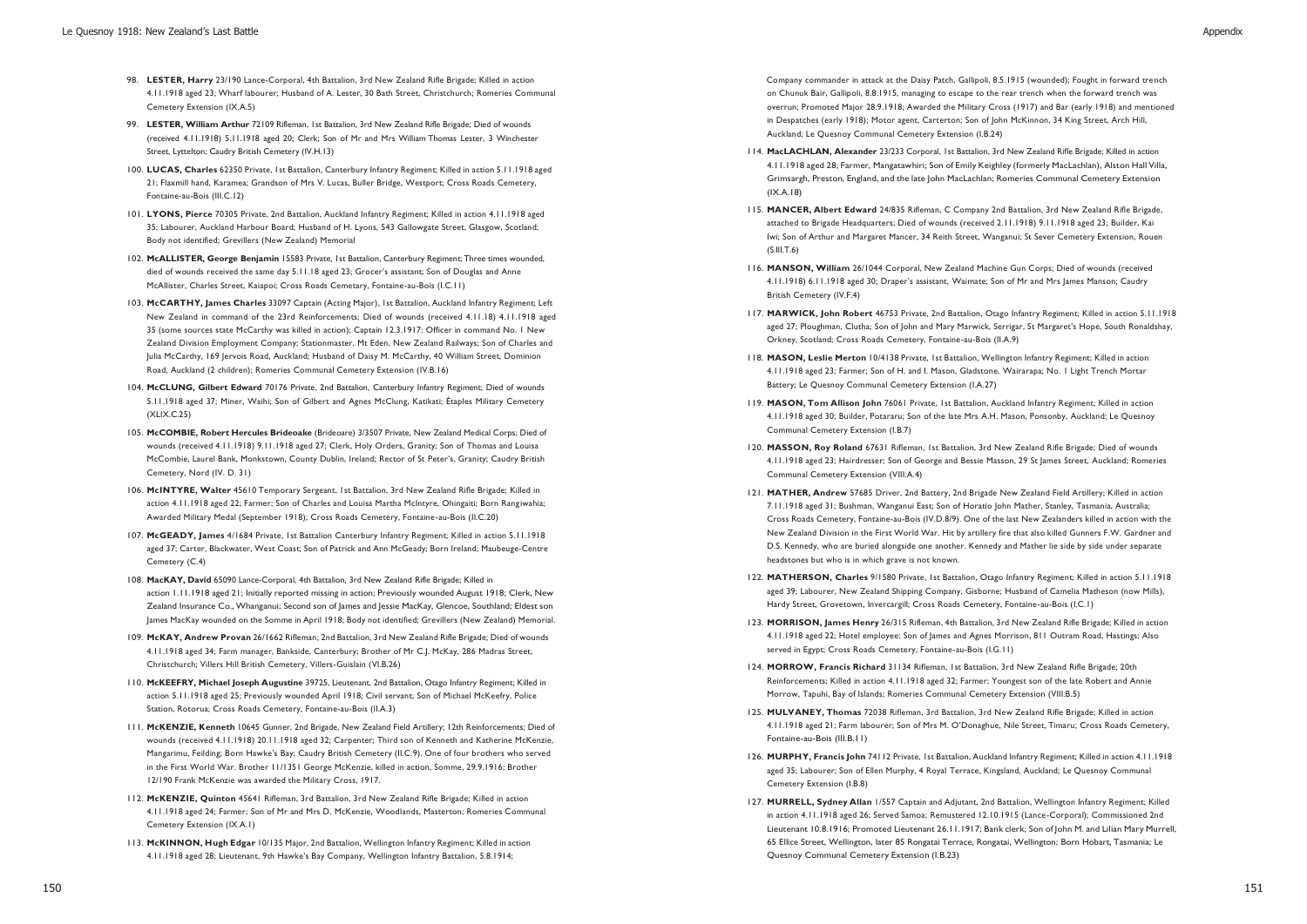- 128. **MURRAY, Edward** 24/844 Lance-Corporal, Auckland Infantry Regiment, attached 1st Light Trench Mortar Battery; Previously wounded Somme 16.9.1916; Died of wounds (received 4.11.1918 by artillery fire from shell that kills Privates Larking and Riddle) 4.12.1918 aged 23; Farmer, Ohau; Son of Mr S.R. Murray, 54 Coromandel Street, Wellington; Étaples Military Cemetery (XLVII.A.19)
- 129. **MYLES, Sidney Austin Wilson** 59696 Private, New Zealand Machine Gun Corps; Killed in action 4.11.1918 aged 22; Farm manager; Son of William and Jessie Myles, Amberley, Canterbury; Solesmes Communal Cemetery (A.13)
- 130. **NEILSEN, Alfred** 39551 Private, 2nd Battalion, Wellington Infantry Regiment; Killed in action 4.11.1918 aged 41; Sawmill hand, Turangaarere; Le Quesnoy Communal Cemetery Extension (I.B.13)
- 131. **NORTHAM, Robert Rowan** 8/3724 Private, 2nd Battalion, Otago Infantry Regiment; Killed in action 5.11.1918 aged 38; Bushman, Auckland; Husband of H.M. Northam, Ravenswood Causeway, Head Road, Sterling, Scotland; Maubeuge-Centre Cemetery (C.1)
- 132. **O'BRIEN, Francis Trevor Laughlin** 62601 Rifleman (Signaller), 1st Battalion, 3rd New Zealand Rifle Brigade; Died of wounds (received 4.11.1918) 7.11.1918 aged 21; Clerk; Son of A. and N. O'Brien, Putiki Bay, Waiheke Island, Auckland; Caudry British Cemetery (IV.D.10)
- 133. **O'BRIEN, Lawrence John** 55114 Sapper, New Zealand Engineers; Killed in action 4.11.1918 aged 28; Electrical engineer; Son of L. and M. O'Brien, Mangaweka; Le Quesnoy Communal Cemetery Extension (I.B.4)
- 134. **PAINTER, Percival Ernest** 73445 Private, 2nd Battalion Canterbury Infantry Regiment; Killed in action 5.11.1918 aged 34; Blacksmith; Husband of Christina Painter, 419 Montreal Street, Sydenham, Christchurch; Mauberge-Centre Cemetery (C.38)
- 135. **PARK, Thomas Joseph** 51495 Rifleman, 3rd Battalion, 3rd New Zealand Rifle Brigade; Killed in action 4.11.1918 aged 21; Fencer, Hawera; Son of Mrs B. Wurm (formerly Park), Johnson Street, Waihi; Body not identified; Grevillers (New Zealand) Memorial
- 136. **PERCY, Andrew** 49168 Rifleman, 2nd Battalion, 3rd New Zealand Rifle Brigade; Killed in action 4.11.1918 aged 33; Linesman, New Zealand Government; Son of Andrew and Isabella Percy, 400 Alexander Street, Hastings; Le Quesnoy Communal Cemetery Extension (I.A.10)
- 137. **POOLE, Samuel Joseph** 46243 Lance-Corporal, 1st Battalion, 3rd New Zealand Rifle Brigade; Killed in action 4.11.1918 aged 34; Doctor of Law, New Zealand University; Son of William and Mary Poole, Oxford Street, Levin; Born Invercargill; Cross Roads Cemetery, Fontaine-au-Bois (I.F.15)
- 138. **PURDY, Alfred William** 50608 Private, 1st Battalion, Auckland Infantry Regiment; Killed in action 4.11.1918 aged 37; Butcher; Son of William Purdy, Auckland; Husband of Marie Purdy, 11 Collingwood Street, Ponsonby, Auckland; Le Quesnoy Communal Cemetery Extension (I.B.6)
- 139. **PUTNAM, Philip Stanley** 32378 Lance-Sergeant, 1st Battalion Canterbury Infantry Regiment; Killed in action 5.11.1918 aged 27; Plumber; Son of William John Putnam, 47 Antigua Street, Christchurch; Posthumously awarded Distinguished Conduct Medal for his action at Bapaume,2.9.1918; Maubeuge-Centre Cemetery (C.39)
- 140. **QUILLIAM, Cecil Wilfrid** 60294, 2nd Lieutenant, 2nd Battalion, Wellington Infantry Regiment; Killed in action 4.11.1918 aged 23; Commissioned 2nd Lieutenant 2.3.1918; Law clerk; Son of Mr J.H. Quilliam, New Plymouth; Le Quesnoy Communal Cemetery Extension (I.B.25)
- 141. **RAE, Thomas Handley** 12/3453, 2nd Lieutenant, B Company, 2nd Battalion, 3rd New Zealand Rifle Brigade; Formerly with the New Zealand Engineers; Killed in action 4.11.1918 aged 26; Attested 28.8.1915, A Company, Auckland Infantry; Also served in Egypt with New Zealand Engineers; Promoted 2nd Lieutenant 2.5.1918; Clerk; Son of Thomas and Anne Rae, Hikutaia, Coromandel, later Ward Street then Beresford Street, Pukekohe; Born Herekino; Le Quesnoy Communal Cemetery Extension (I.A.23)
- 142. **RAYNOR, John** 14864 Private, 2nd Battalion, Auckland Infantry Regiment; Died of wounds (received 5.11.1918) 7.11.1918 aged 34; Sentenced to death for desertion 3.8.1917; Commuted to 10 years' penal servitude and suspended; Previously wounded in action twice, 23.11.1917 and 1.9.1918; Bridge builder, Kawhia; Brother of Mrs A. Stark, Casterton, Victoria, Australia; Caudry British Cemetery (IV.D.26)
- 143. **REDMOND, Jesse Thomas** 59983 Sapper, Divisional Signals Company, NZE; Died of wounds 4.11.1918 aged 33; Postmaster, Taupo; Son of John and Annie Redmond, Palmerston North; St Sever Cemetery Extension, Rouen (S. II. P. 13)
- 144. **REID, John** 71134 Private, 2nd Battalion, Otago Infantry Regiment; Killed in action 5.11.1918 aged 35; Storeman; Son of John and Annie C. Reid, Glenross Street, Kaikorai Valley, Roslyn, Dunedin; Maubeuge-Centre Cemetery (C.2)
- 145. **RICHARDS, Dudley Charles** 69727 Rifleman, 1st Battalion, 3rd New Zealand Rifle Brigade; Killed in action 4.11.1918 aged 21; Grocer; Son of Agnes Richards, 1 Fife St, Durie Hill, Wanganui; Cross Roads Cemetery, Fontaine-au-Bois (I.F.17)
- 146. **RIDDLE, Ewing Stevens** 32067 Private, 1st Battalion, Wellington Infantry Regiment, attached 1st Light Trench Mortar Battery; Killed in action 4.11.1918 aged 24; Farmer; Son of Marian C. Riddle, Piopio, King Country; Le Quesnoy Communal Cemetery Extension (I.A.25)
- 147. **RIDLAND, Alexander James** 72271 Rifleman, 1st Battalion, 3rd New Zealand Rifle Brigade; Died of wounds (received 4.11.1918) 5.11.1918 aged 36; Blacksmith; Son of William Ridland, 13 Dublin Street, Invercargill; Caudry British Cemetery (IV.F.31)
- 148. **RIGBY, Edward** 38218 Private, 2nd Battalion, Wellington Infantry Regiment; Killed in action 4.11.1918 aged 43; Bushman, Waipiro Bay; Le Quesnoy Communal Cemetery Extension (I.B.17)
- 149. **ROSE, Ernest Leslie** 15846 Corporal, 3rd Battalion, 3rd New Zealand Rifle Brigade; Killed in action 4.11.1918 aged 24; Law clerk, Wanganui; Son of J.E.M. Rose, 89 Kainui Road, Hataitai, Wellington; Romeries Communal Cemetery Extension (IX.A.3)
- 150. **ROSS, Samuel** 41888 Rifleman, 2nd Battalion, 3rd New Zealand Rifle Brigade; Killed in action 4.11.1918 aged 25; Motor mechanic, Gladstone; Son of Mrs E.S.A. Ross, 141 Cox St, Ashburton; Le Quesnoy Communal Cemetery Extension (I.A.17)
- 151. **RUSBATCH, Hubert** 72193 Private, 2nd Battalion Otago Infantry Regiment; Killed in action 5.11.1918 aged 21; Assistant slaughter man; Son of George and Jane Rusbatch, North Road, Eveline, Oamaru; Cross Roads Cemetery, Fontaine-au-Bois (II.A.8)
- 152. **RUTHERFORD, William** 11/2217 Driver, Brigade Ammunition Column, 2nd (Army) Brigade, New Zealand Field Artillery; Killed in action 6.11.1918 aged 29; Farmer; Son of William and Margaret Rutherford, "Hapau",Taeuru, Masterton; Cross Roads Cemetery, Fontaine-au-Bois (I.C.12).
- 153. **SALISBURY, Charles Arthur** 41630 Private, 2nd Battalion, Otago Infantry Regiment; Died of wounds (received 5.11.1918) 6.11.1918 aged 34; Labourer; Brother of William Salisbury, Frankley Park, New Plymouth; Caudry British Cemetery (IV.D.16)
- 154. **SAVAGE, Richard Attlesey** 8/727 Second Lieutenant, 2nd Battalion Otago Infantry Regiment; Killed in action 5.11.1918 aged 24; Clerk; Son of William and Mary Savage, Petone, Wellington; Husband of Ivy Margaret Savage, Sparrow's Farm, Twinstead, Essex, England; Cross Roads Cemetery, Fontaine-au-Bois  $(II.A.2)$
- 155. **SCULLY, Peter Alphonsus** 24/1189 Company Sergeant-Major (Warrant Officer 2nd Class); 2nd Battalion, 3rd New Zealand Rifle Brigade; Killed in action 4.11.1918 aged 31; Railway porter, New Zealand Railways; Son of Mr and Mrs M. Scully, 99 Venus St, Invercargill; Awarded Distinguished Conduct Medal (September 1918); Le Quesnoy Communal Cemetery Extension (I.A.9)
- 156. **SHARP, Alfred** 71285 Rifleman, 3rd Battalion, 3rd New Zealand Rifle Brigade; Killed in action 4.11.1918 aged 32; Coal worker, Blackball; Brother of Mrs E. Lombardy, William St, Petone, Wellington; Cross Roads Cemetery, Fontaine-au-Bois (II.F.16)
- 157. **SHARPIN, Robert Charles** 26/254 Rifleman, 4th Battalion, 3rd New Zealand Rifle Brigade; Killed in action 4.11.1918 aged 37; Carpenter; Son of John and Eliza Sharpin, Waipukurau; Cross Roads Cemetery, Fontaineau-Bois (I.F.27)
- 158. **SHELTON, Frederick** 14494 Private, New Zealand Machine Gun Battalion; Died of wounds (received 4.11.1918) 10.11.1918 aged 34; Timber worker, Auckland; Son of Frederick and Annie Shelton, Surrey, Lincolnshire, England; Étaples Military Cemetery (XLIX.F.11)
- 159. **SHEPHERD, Patrick John** 41028 Rifleman, B Company, 1st Battalion, 3rd New Zealand Rifle Brigade; Killed in action 4.11.1918 aged 23, on his birthday; Postal clerk; Son of Stephen and Mary Shepherd, 101 Princes St, South Invercargill; Romeries Communal Cemetery Extension (IX.A.20)
- 160. **SHOTTER, William John** 59467 Private, 1st Battalion Wellington Infantry Regiment. Died of wounds on 9/3/1919 at No.1 NZ General Hospital Brockenhurst from wounds received 4/11/ 1918, aged 28. He is the last New Zealand casualty to die at hospital prior to closure. Buried Brockenhurst (St. Nicholas) Churchyard (A.4.23) United Kingdom; Labourer; son of David and Mary Shotter, of Wallace St., Karori, Wellington, New Zealand.
- 161. **SIMMONS, Gilbert John** 70547 Rifleman, 4th Battalion, 3rd New Zealand Rifle Brigade; Died of wounds 4.11.1918; Farm hand; Son of Mr and Mrs J.S. Simmons, Market Road, Auckland; Romeries Communal Cemetery Extension (IX.B.12)
- 162. **SINCLAIR, Andrew James** 72427 Rifleman, 2nd Battalion, 3rd New Zealand Rifle Brigade; Killed in action 4.11.1918 aged 29; Bootmaker; Son of John and Elizabeth Sinclair, Mulberry St, Kaikorai Valley, Dunedin; Le Quesnoy Communal Cemetery Extension (I.A.7)